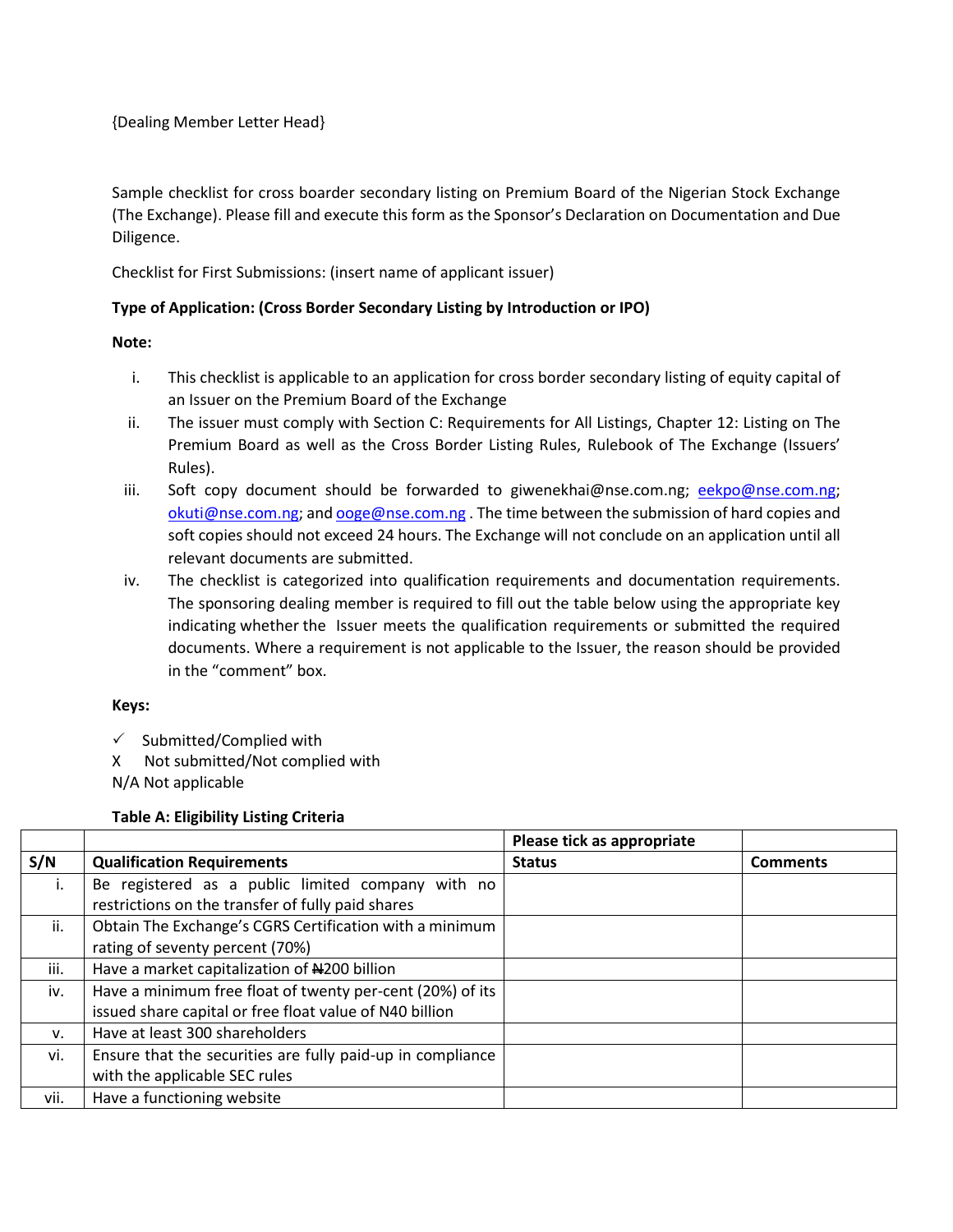|       |                                                                                                                                                                                                                                                                       | Please tick as appropriate |                 |
|-------|-----------------------------------------------------------------------------------------------------------------------------------------------------------------------------------------------------------------------------------------------------------------------|----------------------------|-----------------|
| S/N   | <b>Qualification Requirements</b>                                                                                                                                                                                                                                     | <b>Status</b>              | <b>Comments</b> |
| viii. | The Issuer shall provide The Exchange with a copy of its<br>most recent annual reports for three (3) consecutive years,<br>provided that the most recent statement at the time of<br>submission of the application is not more than nine (9)<br>months old            |                            |                 |
| ix.   | Undertake to promptly pay annual listing fees based on<br>market capitalization                                                                                                                                                                                       |                            |                 |
| Х.    | The primary exchange shall be an accredited exchange as<br>defined in Cross Border Listing Rules, or a WFE member<br>exchange with standard disclosure rules at least<br>equivalent to those of The Exchange, as determined by The<br>Exchange in its sole discretion |                            |                 |

# **Table B: Documentation Requirements**

|     |                                                                                           | Please tick as appropriate |                 |
|-----|-------------------------------------------------------------------------------------------|----------------------------|-----------------|
| S/N | <b>Documents</b>                                                                          | <b>Status</b>              | <b>Comments</b> |
|     | <b>Documentation Required in Hard Copies</b>                                              |                            |                 |
| 1.  | Minimum of 3 years audited accounts                                                       |                            |                 |
| 2.  | Letters of consent from parties and Directors (original)                                  |                            |                 |
| 3.  | Sponsor's Declaration on documentation and due diligence<br>(original)                    |                            |                 |
| 4.  | Statutory Declaration as to the identity of Directors and that                            |                            |                 |
|     | they are fit and proper to be Directors (original)                                        |                            |                 |
|     |                                                                                           |                            |                 |
|     | <b>Documentation Required in Soft Copies</b><br>(items 5-30)                              |                            |                 |
| 5.  | Letter nominating authorized representative which shall be                                |                            |                 |
|     | a body corporate registered in Nigeria and authorized to                                  |                            |                 |
|     | accept service of documents and notices on its behalf in                                  |                            |                 |
|     | Nigeria                                                                                   |                            |                 |
| 6.  | Certificate of incorporation of Issuer                                                    |                            |                 |
| 7.  | Certified copy of evidence of conversion to Plc                                           |                            |                 |
| 8.  | Memorandum and Articles of Association certified by                                       |                            |                 |
|     | relevant regulatory authority not later than two months                                   |                            |                 |
|     | prior to the date of application                                                          |                            |                 |
| 9.  | CAC forms Co2 and Co7 of the Issuer (or the equivalent)                                   |                            |                 |
|     | certified by the appropriate regulatory authority not later                               |                            |                 |
|     | than two months prior to the date of application                                          |                            |                 |
| 10. | Approval of the Stock Exchange of primary listing                                         |                            |                 |
| 11. | Abridged application                                                                      |                            |                 |
| 12. | Prospectus for Public Offers                                                              |                            |                 |
| 13. | Information Memorandum (for listing by introduction)                                      |                            |                 |
| 14. | Certified copy of Board resolution approving the offer/listing<br>and issue of Prospectus |                            |                 |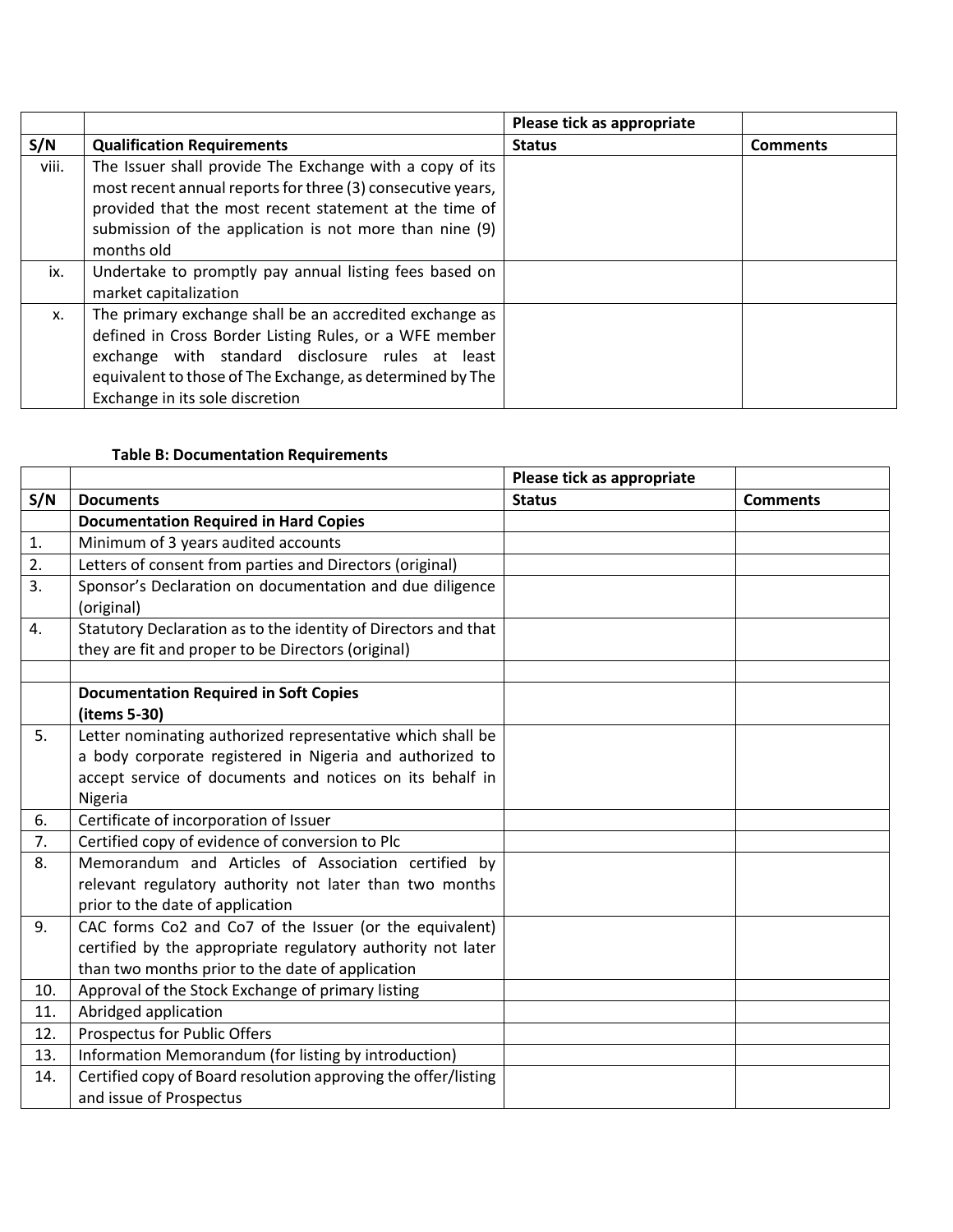|     |                                                               | Please tick as appropriate |                 |
|-----|---------------------------------------------------------------|----------------------------|-----------------|
| S/N | <b>Documents</b>                                              | <b>Status</b>              | <b>Comments</b> |
| 15. | Certified copy of Shareholders resolution approving the       |                            |                 |
|     | offer/listing                                                 |                            |                 |
| 16. | Proposed time table                                           |                            |                 |
| 17. | CAC forms Co2 and Co7 (or equivalent) of any institutional    |                            |                 |
|     | investor holding 5% or more of the issued and fully paid up   |                            |                 |
|     | share capital of the company/issuer certified by CAC (or      |                            |                 |
|     | equivalent authority) not later than two months prior to the  |                            |                 |
|     | date of application (note: Co2 and co7 of corporate entities  |                            |                 |
|     | who own 5% or more should be provided until all natural       |                            |                 |
|     | persons who own such shares and their directors are           |                            |                 |
|     | disclosed)                                                    |                            |                 |
| 18. | Interim accounts (if applicable)                              |                            |                 |
| 19. | <b>SEC Approval</b>                                           |                            |                 |
| 20. | Letter nominating three (3) primary market makers             |                            |                 |
| 21. | Register of members                                           |                            |                 |
| 22. | List and value of litigations                                 |                            |                 |
| 23. | Estimated cost of issue detailing the cost attributed to each |                            |                 |
|     | party to a transaction                                        |                            |                 |
| 24. | Summary of Book Building (where applicable)                   |                            |                 |
| 25. | Technical services agreement (if applicable)                  |                            |                 |
| 26. | Copy of all reports, letters or other documents submitted to  |                            |                 |
|     | the primary listing exchange                                  |                            |                 |
| 27. | Evidence of listing from primary listing                      |                            |                 |
| 28. | Declaration or evidence of full compliance with the Listing   |                            |                 |
|     | Rules of the primary listing exchange                         |                            |                 |
| 29. | List of waivers to the listing requirements granted to the    |                            |                 |
|     | Issuer by the primary listing exchange (if any)               |                            |                 |
| 30. | Any other document which is material to the listing or to the |                            |                 |
|     | business of the issuer                                        |                            |                 |

Has any rulings been given on this transaction by the NSE? Yes/No

\_\_\_\_\_\_\_\_\_\_\_\_\_\_\_\_\_\_\_\_\_\_\_\_\_\_\_\_\_\_\_\_\_\_\_\_\_\_\_\_\_\_\_\_\_\_\_\_\_\_\_\_\_\_\_\_\_\_\_\_\_\_\_\_\_\_\_\_\_\_\_

\_\_\_\_\_\_\_\_\_\_\_\_\_\_\_\_\_\_\_\_\_\_\_\_\_\_\_\_\_\_\_\_\_\_\_\_\_\_\_\_\_\_\_\_\_\_\_\_\_\_\_\_\_\_\_\_\_\_\_\_\_\_\_\_\_\_\_\_\_\_\_

If yes, please provide details of the ruling.

I, ................................................................................................. an approved executive of ......................................................................... (Name of sponsor) hereby confirm that this Checklist is complete and that no other information which is required in terms of the Listings Requirements has been omitted. I also confirm that we have carried our reasonable due diligence on the applicant and its directors and are satisfied with our findings.

\_\_\_\_\_\_\_\_\_\_\_\_\_\_\_\_\_\_\_\_\_\_\_\_\_\_\_\_\_\_\_\_\_\_\_\_\_\_\_\_\_\_\_\_\_\_\_\_\_\_\_\_\_\_\_\_\_\_\_\_\_\_\_\_\_\_\_\_\_\_\_

Signed by approved executive of sponsor.